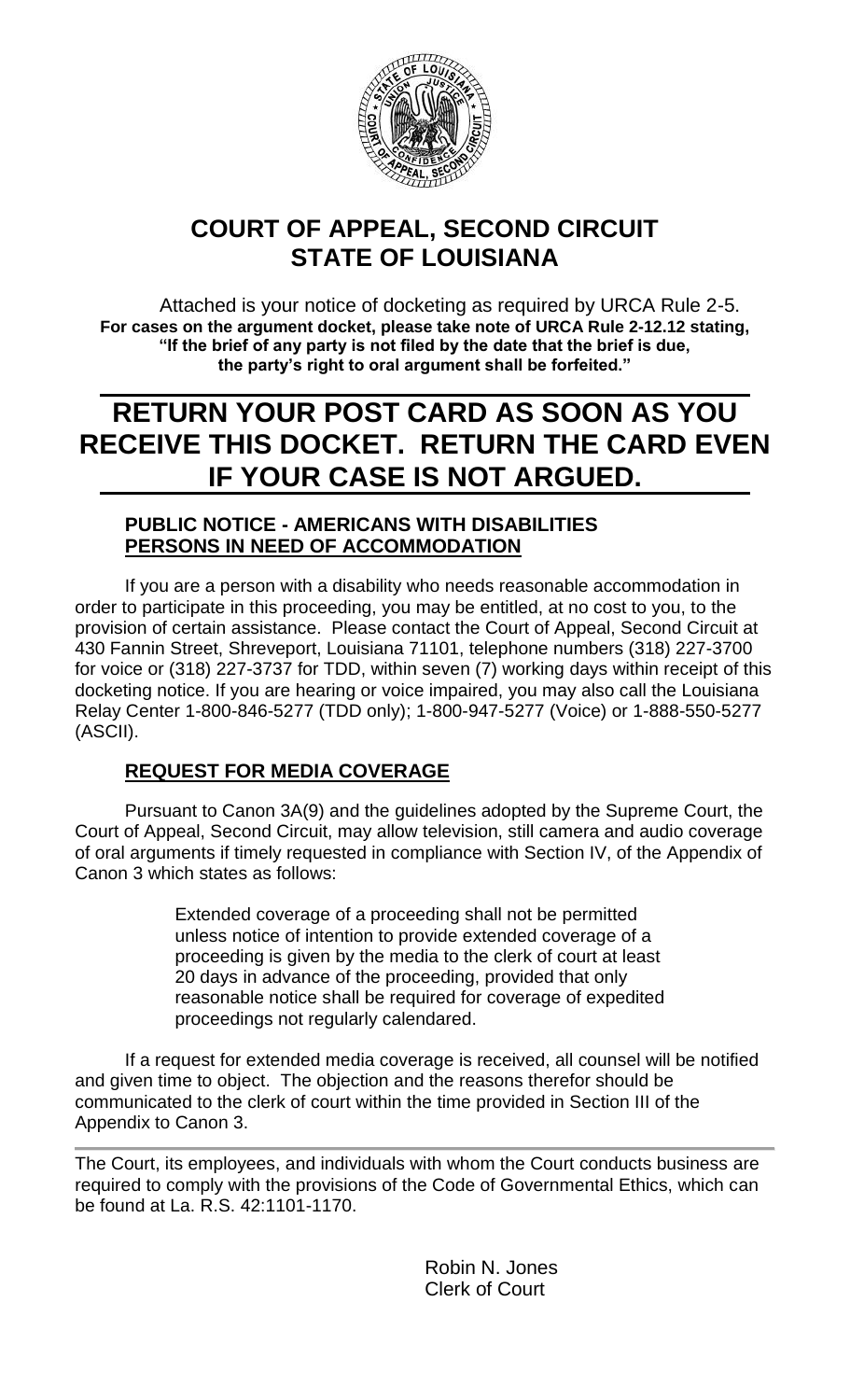**Robin N. Jones Clerk of Court/Administrator Court of Appeal, Second Circuit 430 Fannin Street Shreveport, LA 71101 318-227-3700 www.la2nd.org**

## **COURT OF APPEAL SECOND CIRCUIT DOCKET JUNE 27, 28, and 29, 2022** *Revised June 3, 2022* **Court begins as scheduled below:**

#### **THE FOLLOWING CASES ARE SET FOR ORAL ARGUMENT:**

#### **MONDAY, JUNE 27, 2022 - MORNING SESSION SHREVEPORT**

#### **9:00 A.M.**

54,693-CA Brenda Baham, et vir vs.

Compass Health Brand Corp., et al

## **10:00 A.M.**

54,684-CA Kim R. Smith Logging, Inc. vs. Indigo Minerals LLC, et al.

Kelly & Townsend, LLC Keogh, Cox & Wilson, LTD Mayer, Smith & Roberts, LLP

Colvin, Smith, McKay & Bays Patton Law Firm, LLC

**11:00 A.M.**

54,646-CA Lee Grisby vs. Jaasim II, LLC D/B/A Porter House Liquor

Office of Anthony J. Bruscato Taylor, Wellons, Politz & Duhe

#### **MONDAY, JUNE 27, 2022 – AFTERNOON SESSION SHREVEPORT**

## **1:30 P.M.**

54,477-WCA Victor Taylor vs. Bobby Armstrong Williams Family Law Firm, LLC Juge, Napolitano, et al. Dyess Law Firm, LLC Christovich & Kearney, LLP Brainard & Brainard, LLC

Ayres, Shelton, Williams, et al. Wiener, Weiss & Madison

Bradley, Murchison, Kelly & Shea Wise, Carter, Child & Caraway

Kosmitis Bond, APLC

#### **2:30 P.M.**

54,619-CA Succession of Robert Daniel Hyde, Jr.

#### **3:30 P.M.**

54,645-CA Sara McDowell, Individually and on Behalf of the Estate of Her Husband, Hartley Duncan, Deceased vs. Garden Court Healthcare, L.L.C., D/B/A Garden Court Health and Rehabilitation, June Roderick, NP and Provider Health Services, L.L.C.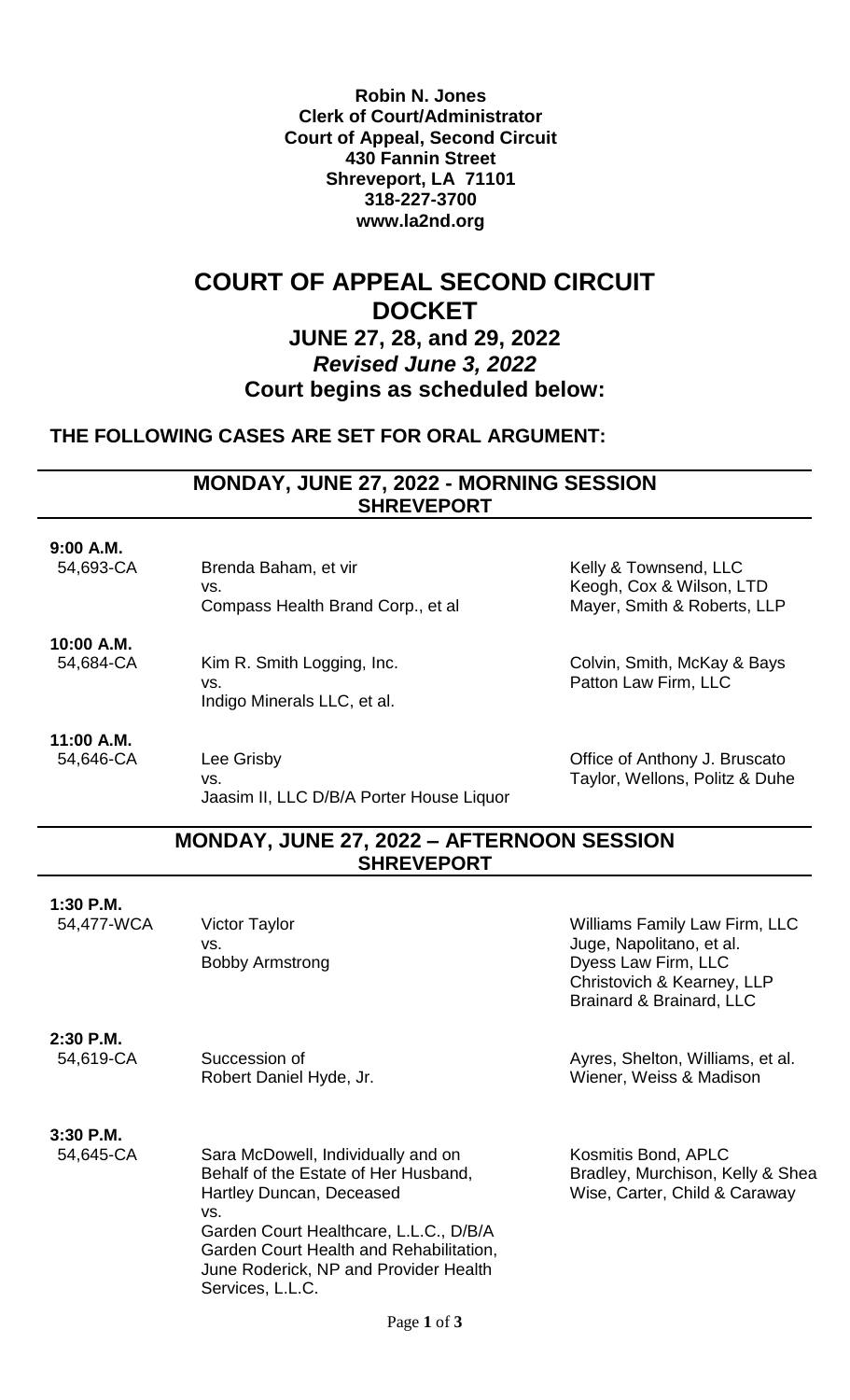#### **TUESDAY, JUNE 28, 2022 - MORNING SESSION SHREVEPORT**

#### **9:00 A.M.**

| 9:00 A.M.  |                                                                                                                                                                                                           |                                                                    |
|------------|-----------------------------------------------------------------------------------------------------------------------------------------------------------------------------------------------------------|--------------------------------------------------------------------|
| 54,699-CA  | <b>Matthew and Terri Wilson</b><br>VS.<br>Lacy Brown                                                                                                                                                      | Knight Law Firm, LLC<br>Law Office of Allen Cooper, LLC            |
| 10:00 A.M. |                                                                                                                                                                                                           |                                                                    |
| 54,697-CA  | Laron Harris and Pamela Harris,<br>Individually and on Behalf of the Estate of<br>the Minor Jaiden Harris<br>VS.<br><b>Holliway Medical Clinic and Unnamed RN</b><br>in Employ of Holliway Medical Clinic | <b>Jack Bailey Law Corporation</b><br>Pettiette, Armand, Dunkelman |
| 11:00 A.M. |                                                                                                                                                                                                           |                                                                    |
| 54,734-CA  | Lisa Jean Vogler                                                                                                                                                                                          | David L. White                                                     |
|            | VS.                                                                                                                                                                                                       | Sockrider, Bolin, Anglin, et al.                                   |
|            | Vernon Gervis Ayres, Jr.                                                                                                                                                                                  |                                                                    |

#### **TUESDAY, JUNE 28, 2022 – AFTERNOON SESSION SHREVEPORT**

#### **1:30 P.M.**

54,678-CA Hall Ponderosa, LLC vs. State of Louisiana, Through Louisiana State Land Office; John Lavin, Director of Louisiana State Land Office

Pettiette, Armand, Dunkelman Bethard & Bethard, LLP Ryan M. Seidemann Christopher Lento Davidson Summers, APLC The Parks Firm, LLC Nickelson Law, PLLC Randazzo, Giglio & Bailey, LLC

**2:30 P.M.**

54,686-CA Louis C. Minifield vs. Terry L. Gardner, Mayor for the City of Minden and the City of Minden

Minifield & Harper Pettiette, Armand, Dunkelman

#### **WEDNESDAY, JUNE 29, 2022 - MORNING SESSION SHREVEPORT**

### **9:00 A.M.**

54,660-CA Albert W. Block, Jr. and Claudia Ann Marlette Block vs. Capital One, N.A. et al

Albert William Block, Jr. Watson, McMillin & Street, LLP Dean Morris, LLP

#### **WEDNESDAY, JUNE 29, 2022 - AFTERNOON SESSION SHREVEPORT**

**1:30 P.M.**

54,651-CA Jason Harris vs. Louisiana Department of Public Safety Offices of Chris L. Bowman Stephen Alexander Quidd Harrietta Janet Bridges Gail Cherise Holland Jennifer Del Murray